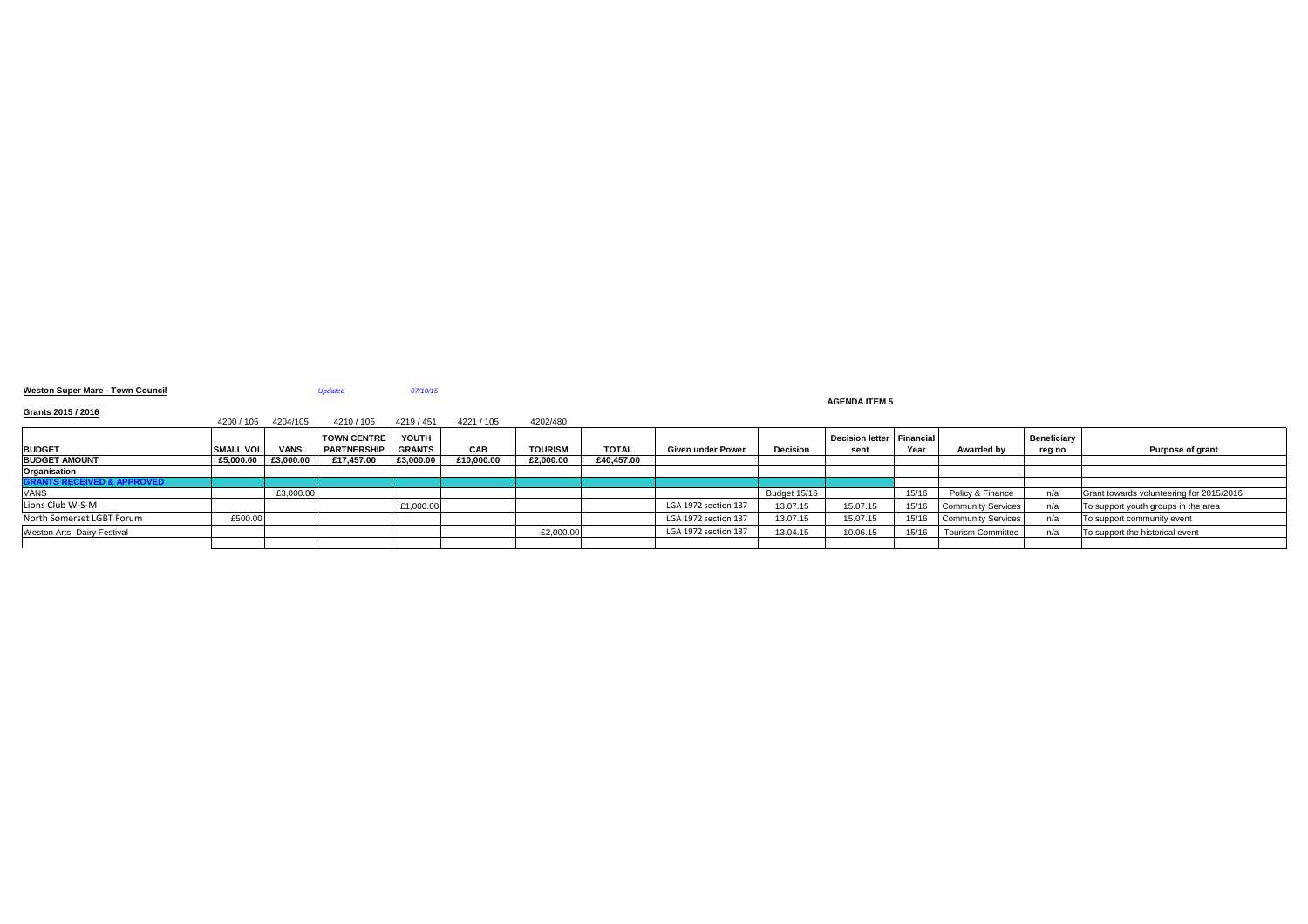|                                                              |                            |             |                                          |                                 |            |                |              |                          |                     | <b>AGENDA ITEM 5</b>           |
|--------------------------------------------------------------|----------------------------|-------------|------------------------------------------|---------------------------------|------------|----------------|--------------|--------------------------|---------------------|--------------------------------|
| Grants 2015 / 2016                                           | 4200 / 105                 | 4204/105    | 4210 / 105                               | 4219 / 451                      | 4221 / 105 | 4202/480       |              |                          |                     |                                |
| <b>BUDGET</b>                                                | <b>SMALL</b><br><b>VOL</b> | <b>VANS</b> | <b>TOWN CENTRE</b><br><b>PARTNERSHIP</b> | <b>YOUTH</b><br><b>GRANTS</b>   | <b>CAB</b> | <b>TOURISM</b> | <b>TOTAL</b> | <b>Given under Power</b> | <b>Decision</b>     | <b>Decision letter</b><br>sent |
| <b>BUDGET AMOUNT</b>                                         | £5,000.00                  | £3,000.00   | £17,457.00                               | £3,000.00                       | £10,000.00 | £2,000.00      | £40,457.00   |                          |                     |                                |
| <b>Organisation</b>                                          |                            |             |                                          |                                 |            |                |              |                          |                     |                                |
| <b>GRANTS RECEIVED &amp; APPROVED</b>                        |                            |             |                                          |                                 |            |                |              |                          |                     |                                |
| <b>VANS</b>                                                  |                            | £3,000.00   |                                          |                                 |            |                |              |                          | <b>Budget 15/16</b> |                                |
| Lions Club W-S-M                                             |                            |             |                                          | £1,000.00                       |            |                |              | LGA 1972 section 137     | 13.07.15            | 15.07.15                       |
| North Somerset LGBT Forum                                    | £500.00                    |             |                                          |                                 |            |                |              | LGA 1972 section 137     | 13.07.15            | 15.07.15                       |
| <b>Weston Arts- Dairy Festival</b>                           |                            |             |                                          |                                 |            | £2,000.00      |              | LGA 1972 section 137     | 13.04.15            | 10.06.15                       |
|                                                              |                            |             |                                          |                                 |            |                |              |                          |                     |                                |
|                                                              |                            |             |                                          |                                 |            |                |              |                          |                     |                                |
|                                                              |                            |             |                                          |                                 |            |                |              |                          |                     |                                |
|                                                              |                            |             |                                          |                                 |            |                |              |                          |                     |                                |
|                                                              |                            |             |                                          |                                 |            |                |              |                          |                     |                                |
|                                                              |                            |             |                                          |                                 |            |                |              |                          |                     |                                |
| Weston Town Centre Partnership                               |                            |             |                                          |                                 |            |                |              | <b>SLA</b>               |                     |                                |
| <b>Weston Town Centre Partnership</b>                        |                            |             |                                          |                                 |            |                |              | <b>SLA</b>               |                     |                                |
| Weston Town Centre Partnership                               |                            |             |                                          |                                 |            |                |              | <b>SLA</b>               |                     |                                |
| Weston Town Centre Partnership                               |                            |             |                                          |                                 |            |                |              | <b>SLA</b>               |                     |                                |
|                                                              |                            |             |                                          |                                 |            |                |              |                          |                     |                                |
|                                                              |                            |             |                                          |                                 |            |                |              |                          |                     |                                |
| <b>Balance of grant already approved</b>                     | £500.00                    | £3,000.00   |                                          | $\vert$ £0.00 $\vert$ £1,000.00 | £0.00      | £2,000.00      | £0.00        |                          |                     |                                |
| <b>GRANTS RECEIVED - DECLINED</b>                            |                            |             |                                          |                                 |            |                |              |                          |                     |                                |
|                                                              |                            |             |                                          |                                 |            |                |              |                          | 13.07.15            |                                |
| WSM Assoc of Malayalees (WAM)<br>Golden Oldies singing group |                            |             |                                          |                                 |            |                |              |                          | 13.07.15            |                                |
|                                                              |                            |             |                                          |                                 |            |                |              |                          |                     |                                |
|                                                              |                            |             |                                          |                                 |            |                |              |                          |                     |                                |
|                                                              |                            |             |                                          |                                 |            |                |              |                          |                     |                                |
|                                                              |                            |             |                                          |                                 |            |                |              |                          |                     |                                |
| <b>GRANTS RECEIVED - DEFERRED</b>                            |                            |             |                                          |                                 |            |                |              |                          |                     |                                |
|                                                              |                            |             |                                          |                                 |            |                |              |                          |                     |                                |
| The North Somerset Bridge Project                            |                            |             |                                          |                                 |            |                |              |                          | 13.07.15            |                                |
|                                                              |                            |             |                                          |                                 |            |                |              |                          |                     |                                |
|                                                              |                            |             |                                          |                                 |            |                |              |                          |                     |                                |
| <b>REMAINING BUDGET</b>                                      | £4,500.00                  | £0.00       | £17,457.00 £2,000.00                     |                                 | £10,000.00 | £0.00          | £40,457.00   |                          |                     |                                |

**Weston Super Mare - Town Council** *Updated 03/03/20*

Reports to Tourism

**Committee** 

£40,457.00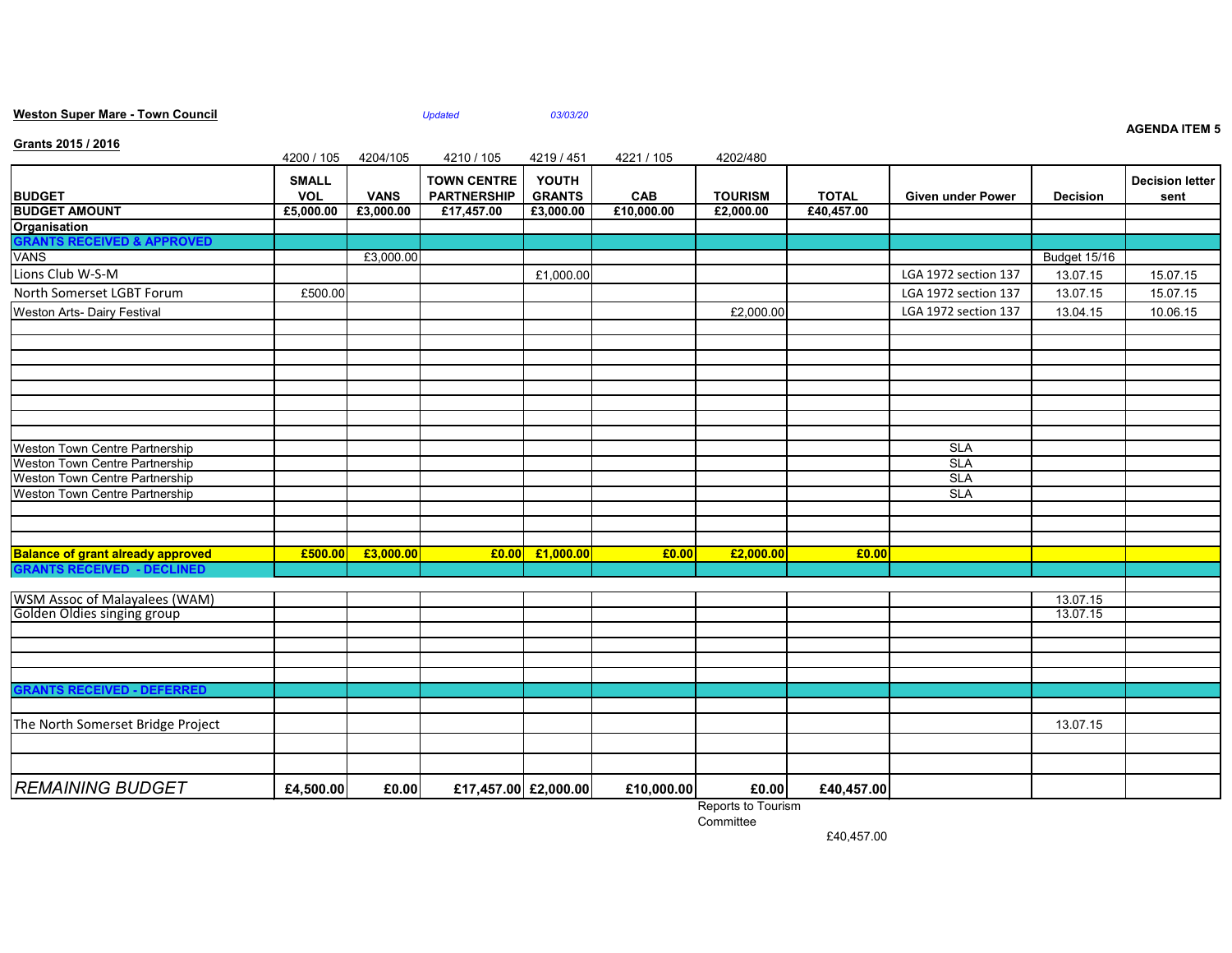### **Weston Super Mare - Town Council** *Updated 13/01/16*

#### **AGENDA ITEM 5**

### **Grants 2015 / 2016**

| 01anis 2019 / 2019                 | 4200 / 105                 | 4204/105    | 4210 / 105                               | 4219 / 451             | 4221 / 105 | 4202/480       |              |                      |                 |                                   |       |                           |                       |                                                    |
|------------------------------------|----------------------------|-------------|------------------------------------------|------------------------|------------|----------------|--------------|----------------------|-----------------|-----------------------------------|-------|---------------------------|-----------------------|----------------------------------------------------|
| <b>BUDGET</b>                      | <b>SMALL</b><br><b>VOL</b> | <b>VANS</b> | <b>TOWN CENTRE</b><br><b>PARTNERSHIP</b> | YOUTH<br><b>GRANTS</b> | CAB        | <b>TOURISM</b> | <b>TOTAL</b> | Given under Power    | <b>Decision</b> | Decision letter Financial<br>sent | Year  | Awarded by                | Beneficiary<br>reg no | Purpose of grant                                   |
| <b>BUDGET AMOUNT</b>               | £5.000.00                  | £3,000.00   | £17.457.00                               | £3.000.00              | £10.000.00 | £2.000.00      | £40.457.00   |                      |                 |                                   |       |                           |                       |                                                    |
| Organisation                       |                            |             |                                          |                        |            |                |              |                      |                 |                                   |       |                           |                       |                                                    |
|                                    |                            |             |                                          |                        |            |                |              |                      |                 |                                   |       |                           |                       |                                                    |
| VANS                               |                            | £3,000.00   |                                          |                        |            |                |              |                      | Budget 15/16    |                                   | 15/16 | Policy & Finance          | n/a                   | Grant towards volunteering for 2015/2016           |
| Lions Club W-S-M                   |                            |             |                                          | £1,000.00              |            |                |              | LGA 1972 section 137 | 13.07.15        | 15.07.15                          | 15/16 | <b>Community Services</b> | n/a                   | To support youth groups in the area                |
| North Somerset LGBT Forum          | £500.00                    |             |                                          |                        |            |                |              | LGA 1972 section 137 | 13.07.15        | 15.07.15                          | 15/16 | <b>Community Services</b> | n/a                   | To support community event                         |
| Weston Arts- Dairy Festival        |                            |             |                                          |                        |            | £2,000.00      |              | LGA 1972 section 137 | 13.04.15        | 10.06.15                          | 15/16 | <b>Tourism Committee</b>  | n/a                   | To support the historical event                    |
| Worle Juniors FC                   |                            |             |                                          | £300.00                |            |                |              | LGA 1972 section 137 | 15.10.15        | 20.10.15                          | 15/16 | Youth Council             | n/a                   | To support youth groups in the area                |
| Hildesheim Exchange                |                            |             |                                          | £500.00                |            |                |              | LGA 1972 section 137 | 15.10.15        | 20.10.15                          | 15/16 | Youth Council             | n/a                   | To support youth groups in the area                |
| Hornets RFC Minis                  |                            |             |                                          | £300.00                |            |                |              | LGA 1972 section 137 | 15.10.15        | 20.10.15                          | 15/16 | Youth Council             | n/a                   | To support youth groups in the area                |
| Move it Shakers                    |                            |             |                                          | £300.00                |            |                |              | LGA 1972 section 137 | 15.10.15        | 20.10.15                          | 15/16 | <b>Youth Council</b>      | n/a                   | To support youth groups in the area                |
| The North Somerset Bridge Project  | £500.00                    |             |                                          |                        |            |                |              | LGA 1972 section 137 | 09.11.15        | 16.11.15                          | 15/16 | <b>Community Services</b> | n/a                   | To support disadvantaged adults                    |
| Pathways Support & Community Assoc | £500.00                    |             |                                          |                        |            |                |              | LGA 1972 section 137 | 09.11.15        | 16.11.15                          |       | 15/16 Community Services  | n/a                   | To support the local community drop in services    |
| The West of England MS Centre      | £500.00                    |             |                                          |                        |            |                |              | LGA 1972 section 137 | 09.11.15        | 16.11.15                          |       | 15/16 Community Services  | n/a                   | To support local MS sufferers with physio sessions |
| KeySteps                           | £750.00                    |             |                                          |                        |            |                |              | LGA 1972 section 137 | 09.11.15        | 16.11.15                          |       | 15/16 Community Services  | n/a                   | To support the local community drop in services    |
| Worle Operatic & Dramatic Society  | £250.00                    |             |                                          |                        |            |                |              | LGA 1972 section 137 | 09.11.15        | 16.11.15                          | 15/16 | <b>Community Services</b> | n/a                   | Supporting local musical organisations             |
| Worlewind Band                     | £200.00                    |             |                                          |                        |            |                |              | LGA 1972 section 137 | 09.11.15        | 16.11.15                          |       | 15/16 Community Services  | n/a                   | Supporting local musical organisations             |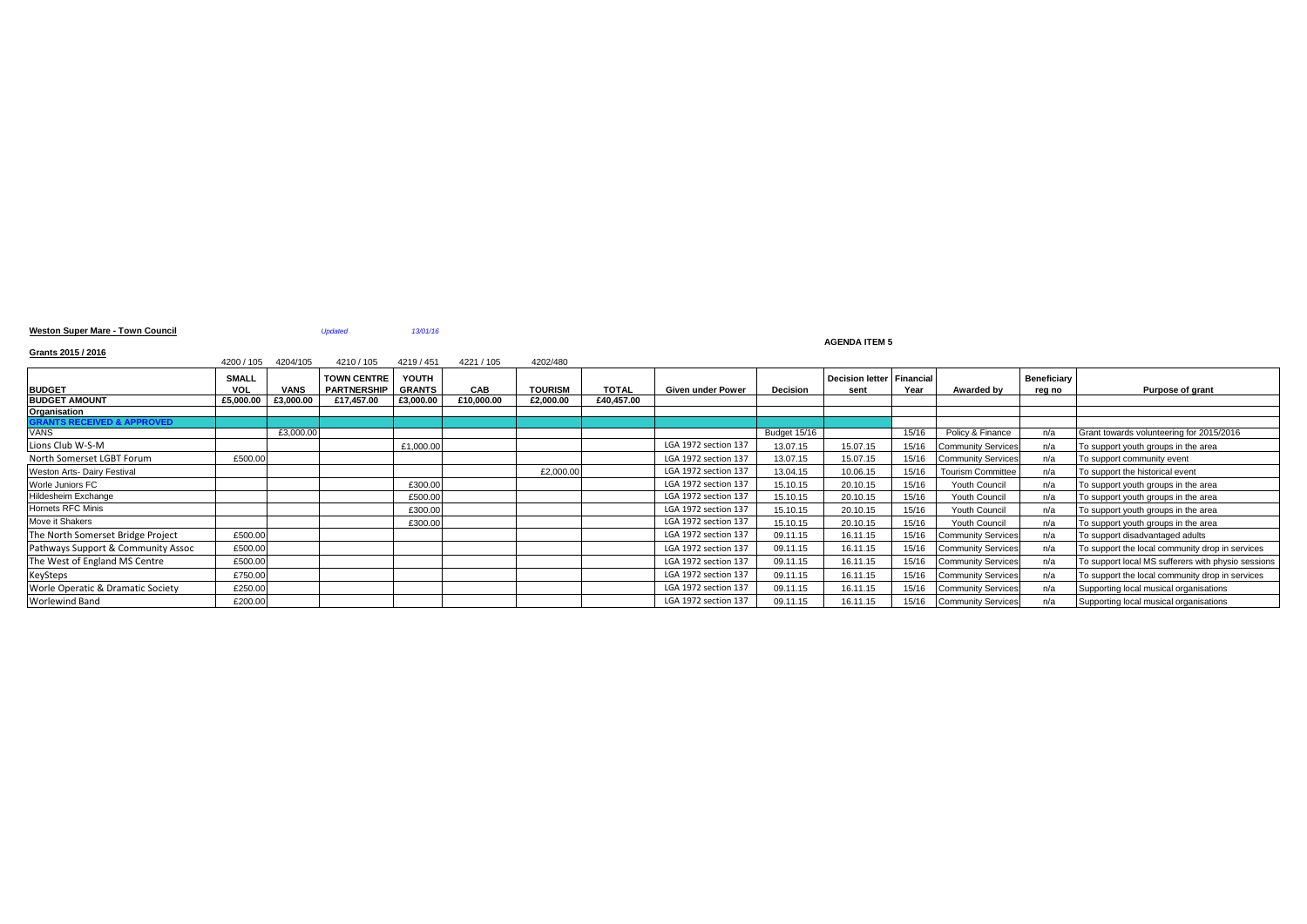### **AGENDA ITEM 5**

# **Weston Super Mare - Town Council 1999 120/04/16** *20/04/16*

# **Grants 2015 / 2016**

| $1$ and $2$ avere $1$ and $1$ and $1$        | 4200 / 105       | 4204/105    | 4210 / 105                               | 4219 / 451                    | 4221 / 105 | 4202/480       |              |                          |                 |                                     |       |                           |                              |                                                    |
|----------------------------------------------|------------------|-------------|------------------------------------------|-------------------------------|------------|----------------|--------------|--------------------------|-----------------|-------------------------------------|-------|---------------------------|------------------------------|----------------------------------------------------|
| <b>BUDGET</b>                                | <b>SMALL VOL</b> | <b>VANS</b> | <b>TOWN CENTRE</b><br><b>PARTNERSHIP</b> | <b>YOUTH</b><br><b>GRANTS</b> | CAB        | <b>TOURISM</b> | <b>TOTAL</b> | <b>Given under Power</b> | <b>Decision</b> | Decision letter   Financial<br>sent | Year  | <b>Awarded by</b>         | <b>Beneficiary</b><br>reg no | Purpose of grant                                   |
| <b>BUDGET AMOUNT</b>                         | £5,000.00        | £3,000.00   | £17,457.00                               | £3,000.00                     | £10,000.00 | £2,000.00      | £40,457.00   |                          |                 |                                     |       |                           |                              |                                                    |
| <b>Organisation</b>                          |                  |             |                                          |                               |            |                |              |                          |                 |                                     |       |                           |                              |                                                    |
| <b>GRANTS RECEIVED &amp; APPROVED</b>        |                  |             |                                          |                               |            |                |              |                          |                 |                                     |       |                           |                              |                                                    |
| <b>VANS</b>                                  |                  | £3,000.00   |                                          |                               |            |                |              |                          | Budget 15/16    |                                     | 15/16 | Policy & Finance          | n/a                          | Grant towards volunteering for 2015/2016           |
| Lions Club W-S-M                             |                  |             |                                          | £1,000.00                     |            |                |              | LGA 1972 section 137     | 13.07.15        | 15.07.15                            | 15/16 | <b>Community Services</b> | n/a                          | To support youth groups in the area                |
| North Somerset LGBT Forum                    | £500.00          |             |                                          |                               |            |                |              | LGA 1972 section 137     | 13.07.15        | 15.07.15                            | 15/16 | <b>Community Services</b> | n/a                          | To support community event                         |
| <b>Weston Arts- Dairy Festival</b>           |                  |             |                                          |                               |            | £2,000.00      |              | LGA 1972 section 137     | 13.04.15        | 10.06.15                            | 15/16 | <b>Tourism Committee</b>  | n/a                          | To support the historical event                    |
| Worle Juniors FC                             |                  |             |                                          | £300.00                       |            |                |              | LGA 1972 section 137     | 15.10.15        | 20.10.15                            | 15/16 | <b>Youth Council</b>      | n/a                          | To support youth groups in the area                |
| Hildesheim Exchange                          |                  |             |                                          | £500.00                       |            |                |              | LGA 1972 section 137     | 15.10.15        | 20.10.15                            | 15/16 | <b>Youth Council</b>      | n/a                          | To support youth groups in the area                |
| Hornets RFC Minis                            |                  |             |                                          | £300.00                       |            |                |              | LGA 1972 section 137     | 15.10.15        | 20.10.15                            | 15/16 | <b>Youth Council</b>      | n/a                          | To support youth groups in the area                |
| Move it Shakers                              |                  |             |                                          | £300.00                       |            |                |              | LGA 1972 section 137     | 15.10.15        | 20.10.15                            | 15/16 | Youth Council             | n/a                          | To support youth groups in the area                |
| The North Somerset Bridge Project            | £500.00          |             |                                          |                               |            |                |              | LGA 1972 section 137     | 09.11.15        | 16.11.15                            | 15/16 | <b>Community Services</b> | n/a                          | To support disadvantaged adults                    |
| Pathways Support & Community Assoc           | £500.00          |             |                                          |                               |            |                |              | LGA 1972 section 137     | 09.11.15        | 16.11.15                            | 15/16 | <b>Community Services</b> | n/a                          | To support the local community drop in services    |
| The West of England MS Centre                | £500.00          |             |                                          |                               |            |                |              | LGA 1972 section 137     | 09.11.15        | 16.11.15                            | 15/16 | <b>Community Services</b> | n/a                          | To support local MS sufferers with physio sessions |
| KeySteps                                     | £750.00          |             |                                          |                               |            |                |              | LGA 1972 section 137     | 09.11.15        | 16.11.15                            | 15/16 | <b>Community Services</b> | n/a                          | To support the local community drop in services    |
| <b>Worle Operatic &amp; Dramatic Society</b> | £250.00          |             |                                          |                               |            |                |              | LGA 1972 section 137     | 09.11.15        | 16.11.15                            | 15/16 | <b>Community Services</b> | n/a                          | Supporting local musical organisations             |
| <b>Worlewind Band</b>                        | £200.00          |             |                                          |                               |            |                |              | LGA 1972 section 137     | 09.11.15        | 16.11.15                            | 15/16 | <b>Community Services</b> | n/a                          | Supporting local musical organisations             |
| Hildesheim Exchange                          |                  |             |                                          | £600.00                       |            |                |              | LGA 1972 section 137     | 18.02.16        | 09.03.16                            | 15/16 | Youth Council             | n/a                          | To support youth groups in the area                |
| Haywoods Village Residents Assoc             | £1,000.00        |             |                                          |                               |            |                |              | LGA 1972 section 137     | 07.03.16        | 09.03.16                            | 15/16 | <b>Community Services</b> | n/a                          | To support community event                         |
| North Somerset CAB                           |                  |             |                                          |                               | £10,000.00 |                |              | LGA 1972 section142      | 25.01.16        | 10.03.15                            | 14/15 | <b>Town Council</b>       | n/a                          | towards services to help the community             |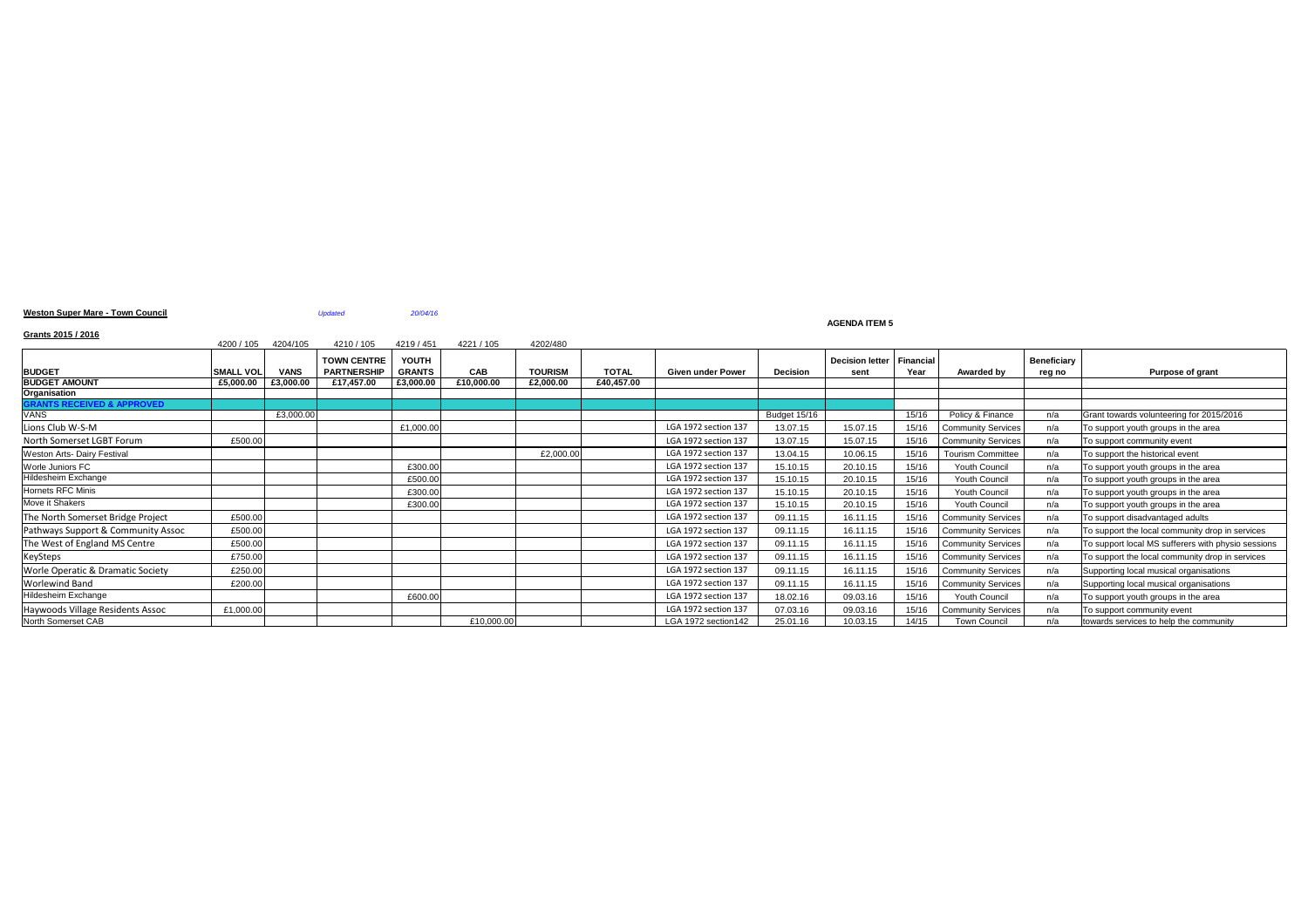### **Weston Super Mare - Town Council** *Updated 10/08/16*

#### **AGENDA ITEM 5**

### **Grants 2016/2017**

| Grants Zuruzurr                        |              |             |                    |               |            |                |                |              |                      |                 |                           |       |                           |                    |                                  |
|----------------------------------------|--------------|-------------|--------------------|---------------|------------|----------------|----------------|--------------|----------------------|-----------------|---------------------------|-------|---------------------------|--------------------|----------------------------------|
|                                        | 4200 / 105   | 4204/105    | 4210 / 105         | 4219 / 451    | 4221 / 105 | 4202/480       | 4070/480       |              |                      |                 |                           |       |                           |                    |                                  |
|                                        |              |             |                    |               |            |                | <b>TOURISM</b> |              |                      |                 |                           |       |                           |                    |                                  |
|                                        | <b>SMALL</b> |             | <b>TOWN CENTRE</b> | YOUTH         |            | <b>TOURISM</b> | <b>EVENTS</b>  |              |                      |                 | Decision letter Financial |       |                           | <b>Beneficiary</b> |                                  |
| <b>BUDGET</b>                          | <b>VOL</b>   | <b>VANS</b> | <b>PARTNERSHIP</b> | <b>GRANTS</b> | CAB        | <b>GRANTS</b>  | <b>GRANTS</b>  | <b>TOTAL</b> | Given under Power    | <b>Decision</b> | sent                      | Year  | Awarded by                | reg no             | Purpose of grant                 |
| <b>BUDGET AMOUNT</b>                   | £7,500.00    | £3,000.00   | £17,457.00         | £5,000.00     | £10,000.00 | £2,000.00      | £10,000.00     | £54,957.00   |                      |                 |                           |       |                           |                    |                                  |
| Organisation                           |              |             |                    |               |            |                |                |              |                      |                 |                           |       |                           |                    |                                  |
| <b>SRANTS RECEIVED &amp; APPROVED</b>  |              |             |                    |               |            |                |                |              |                      |                 |                           |       |                           |                    |                                  |
|                                        |              |             |                    |               |            |                |                |              |                      |                 |                           |       |                           |                    |                                  |
| Hazy Days (Weston Music & Arts)        |              |             |                    |               |            |                | £2,000.00      |              | LGA 1972 section 137 | 04.04.16        | 19.04.16                  | 16/17 | <b>Tourism Committee</b>  | n/a                | To support community event       |
| Outdoor Events uk Ltd (Dairy Festival) |              |             |                    |               |            | £2,000.00      |                |              | LGA 1972 section 137 | 04.04.16        | 19.04.16                  | 16/17 | <b>Tourism Committee</b>  | n/a                | To support community event       |
| Weston Sand Sculpture Festival         |              |             |                    |               |            |                | £4.000.00      |              | LGA 1972 section 137 | 04.04.16        | 19.04.16                  | 16/17 | <b>Tourism Committee</b>  | n/a                | To support community event       |
| Weston Super Food Festival             |              |             |                    |               |            |                | £2,000.00      |              | LGA 1972 section 137 | 04.04.16        | 19.04.16                  | 16/17 | <b>Tourism Committee</b>  | n/a                | To support community event       |
| Lions Club Go Kids Go                  |              |             |                    | £500.00       |            |                |                |              | LGA 1972 section 137 | 20.05.16        | 08.06.16                  | 16/17 | Youth Council             | n/a                | To support community event       |
| Hildesheim Exchange                    |              |             |                    | £750.00       |            |                |                |              | LGA 1972 section 137 | 04.07.16        | 05.07.16                  | 16/17 | <b>Youth Council</b>      | n/a                | To support community exchange    |
| A1 Camera Club                         | £826.0       |             |                    |               |            |                |                |              | LGA 1972 section 137 | 04.07.16        | 05.07.16                  | 16/17 | <b>Community Services</b> | n/a                | To support local community group |
| The Notalbe Club                       | £500.0       |             |                    |               |            |                |                |              | LGA 1972 section 137 | 04.07.16        | 05.07.16                  | 16/17 | <b>Community Services</b> | n/a                | To support local community group |
| <b>Weston Super Stars</b>              |              |             |                    | £540.00       |            |                |                |              | LGA 1972 section 137 | 04.07.16        | 05.07.16                  | 16/17 | Youth Council             | n/a                | To support local youth group     |
| <b>NSC LGBT</b>                        | £500.0       |             |                    |               |            |                |                |              | LGA 1972 section 137 | 04.07.16        | 05.07.16                  | 16/17 | <b>Community Services</b> | n/a                | To support local community group |
| Weston BID                             | £500.0       |             |                    |               |            |                |                |              | LGA 1972 section 137 | 04.07.16        | 05.07.16                  | 16/17 | <b>Community Services</b> | n/a                | To support local community group |
|                                        |              |             |                    |               |            |                |                |              |                      |                 |                           |       |                           |                    |                                  |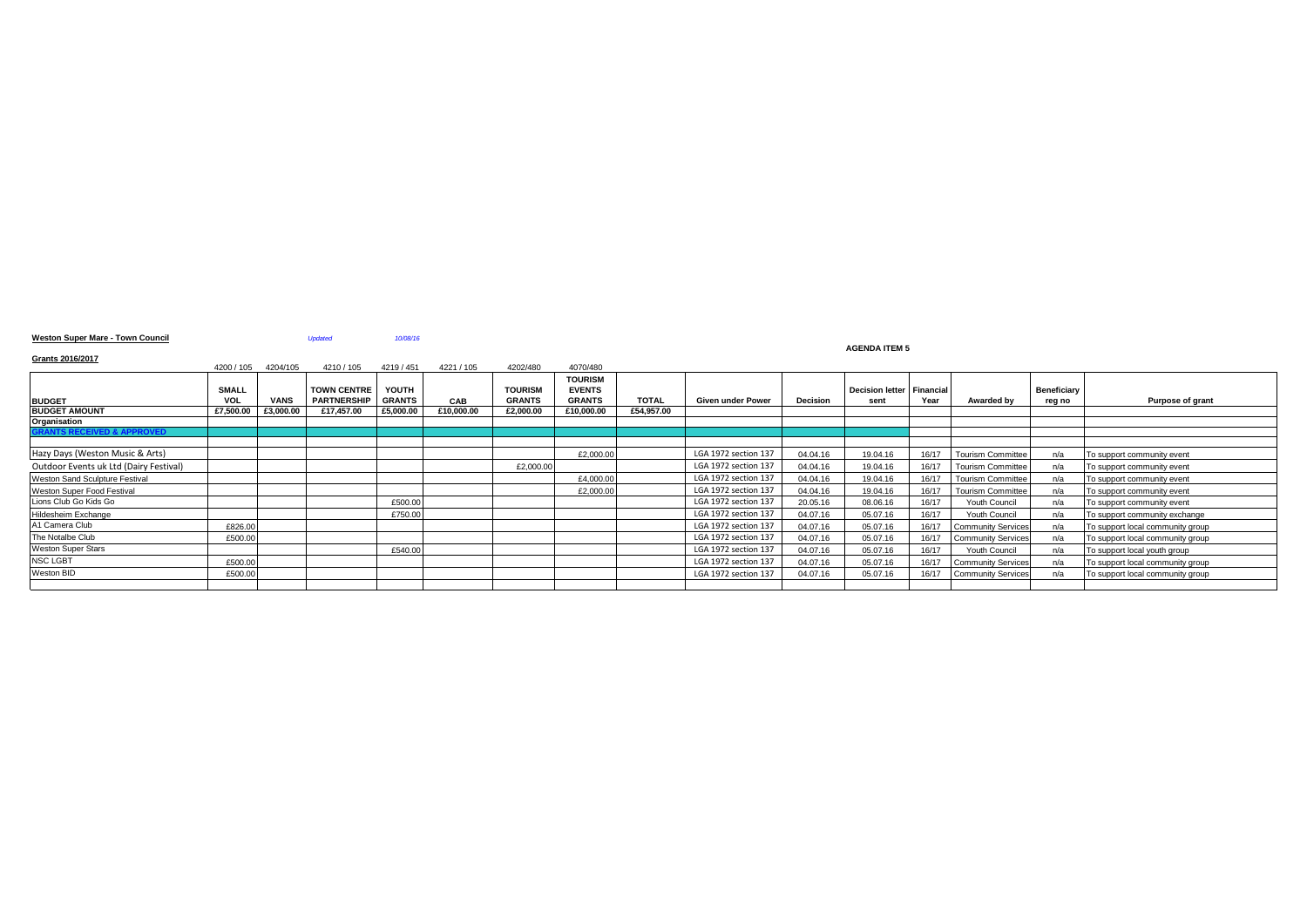### **Weston Super Mare - Town Council** *Updated 06/04/17*

### **AGENDA ITEM 5**

| Grants 2016/2017                      | 4200 / 105   | 4204/105    | 4210 / 105         | 4219 / 451    | 4221 / 105 | 4202/480       | 4070/480                        |              |                          |                 |                             |       |                           |                    |                                               |
|---------------------------------------|--------------|-------------|--------------------|---------------|------------|----------------|---------------------------------|--------------|--------------------------|-----------------|-----------------------------|-------|---------------------------|--------------------|-----------------------------------------------|
|                                       | <b>SMALL</b> |             | <b>TOWN CENTRE</b> | YOUTH         |            | <b>TOURISM</b> | <b>TOURISM</b><br><b>EVENTS</b> |              |                          |                 | Decision letter   Financial |       |                           | <b>Beneficiary</b> |                                               |
| <b>BUDGET</b>                         | <b>VOL</b>   | <b>VANS</b> | <b>PARTNERSHIP</b> | <b>GRANTS</b> | <b>CAB</b> | <b>GRANTS</b>  | <b>GRANTS</b>                   | <b>TOTAL</b> | <b>Given under Power</b> | <b>Decision</b> | sent                        | Year  | Awarded by                | reg no             | <b>Purpose of grant</b>                       |
| <b>BUDGET AMOUNT</b>                  | £7,500.00    | £3,000.00   | £17,457.00         | £5,000.00     | £10,000.00 | £2,000.00      | £10,000.00                      | £54,957.00   |                          |                 |                             |       |                           |                    |                                               |
| Organisation                          |              |             |                    |               |            |                |                                 |              |                          |                 |                             |       |                           |                    |                                               |
| The West of England MS Therapy Centre | £500.00      |             |                    |               |            |                |                                 |              | LGA 1972 section 137     | 07.11.16        | 21.11.16                    | 16'17 | <b>Community Services</b> | n/a                | To support local residents through the centre |
| <b>Axe District Scouts</b>            |              |             |                    | £490.80       |            |                |                                 |              | LGA 1972 section 137     | 04.11.16        | 21.11.16                    | 16/17 | <b>Youth Council</b>      | n/a                | To support local youth group                  |
| Voluntary Aid North Somerset          |              | £3,000.00   |                    |               |            |                |                                 |              | LGA 1972 section 137     | 01.04.16        | 08.06.16                    | 16/17 | Policy & Finance          | n/a                | To support local community group              |
| North Somerset CAB                    |              |             |                    |               | £10,000.00 |                |                                 |              | LGA 1972 section 137     | 01.04.16        | 07.12.16                    | 16/17 | Policy & Finance          | n/a                | To support local community group              |
| <b>Axe District Scouts</b>            | £500.00      |             |                    |               |            |                |                                 |              | LGA 1972 section 137     | 06.03.17        | 07.03.17                    | 16/17 | <b>Community Services</b> | n/a                | To support local community group              |
| YMCA (Weston-super-Mare)              | £497.27      |             |                    | £500.00       |            |                |                                 |              | LGA 1972 section 137     | 06.03.17        | 07.03.17                    | 16/17 | <b>Community Services</b> | n/a                | To support local community group              |
| <b>Graham Road Surgery PPG</b>        | £1,000.00    |             |                    |               |            |                |                                 |              | LGA 1972 section 137     | 06.03.17        | 07.03.17                    | 16/17 | <b>Community Services</b> | n/a                | To support local community                    |